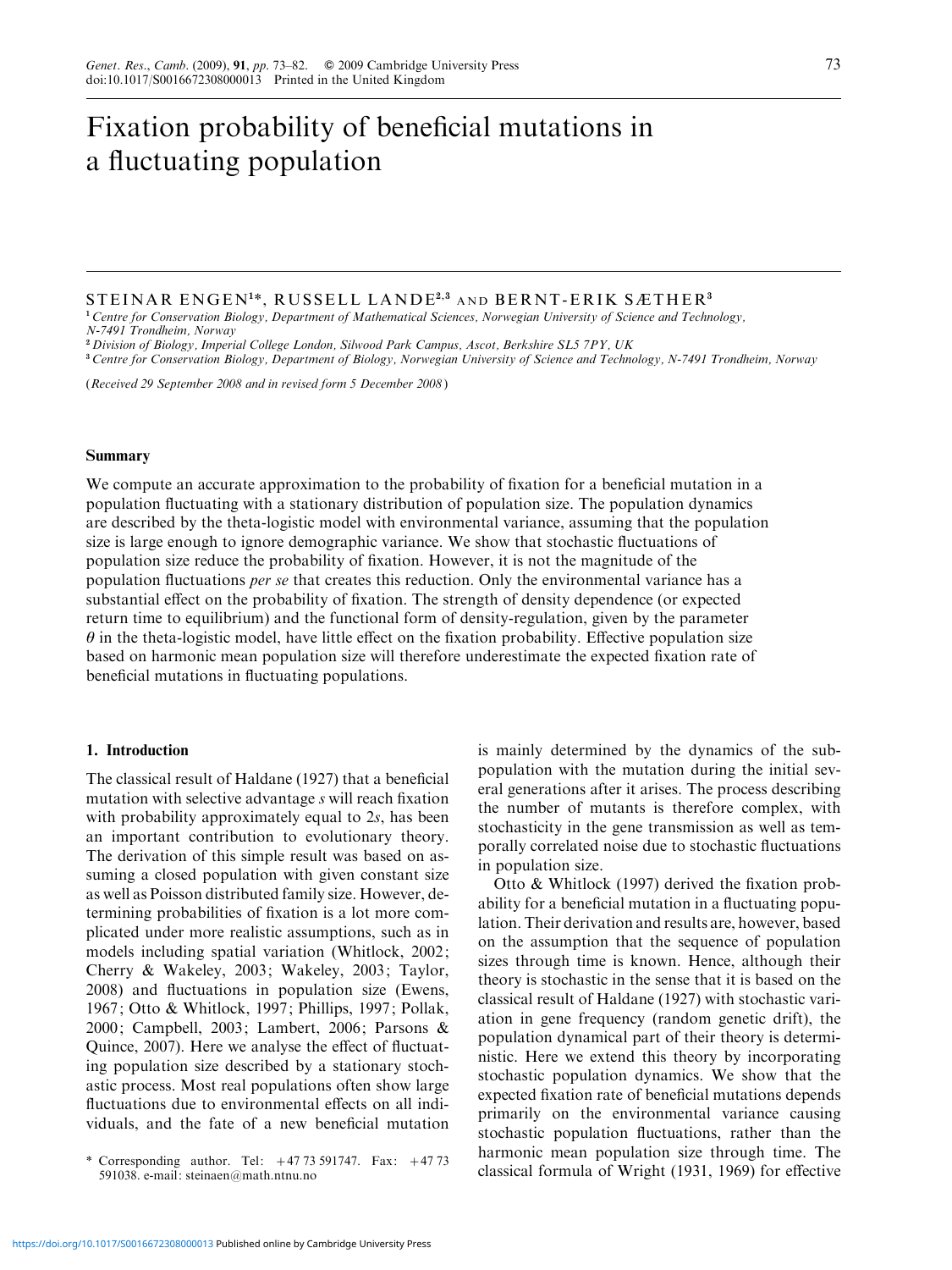population size based on harmonic mean population size through time is expected to underestimate the mean probability of fixation when temporal fluctuations are viewed as stochastic rather than deterministic.

Haldane (1927) assumed that family size is Poissondistributed with mean 1 for all individuals except those bearing the mutation, for which the Poisson mean is  $1+s$ . We employ a similar model in which the family size produced by an adult individual is defined as the number of offspring surviving to maturity, assuming that the number of surviving offspring per family is Poisson-distributed for each genotype. This model also would apply if all adults of a given genotype produce large, nearly equal numbers of offspring, which suffer a high non-selective mortality, leaving an approximately Poisson distribution of number of surviving offspring per family. Haldane further assumed a large population size,  $Ns \gg 1$  so that selection is more important than random drift at intermediate frequencies of the mutant allele. For a fluctuating population we accordingly assume that the mean population size is much larger than  $1/s$ . Otto & Whitlock (1997) made the same assumption of Poisson family size and derived the probability  $u_i$  that a mutation in generation  $i$  will be fixed for a given sequence of population sizes  $N_1, N_2, \ldots$ . A single mutation in generation  $i$  will have a number of copies next generation that is Poisson-distributed with mean  $\lambda = (1+s)N_{i+1}/N_i$ . Hence the total probability that the mutation will not be fixed is

$$
1 - u_i = \sum_{k=0}^{\infty} \frac{\lambda^k}{k!} e^{-\lambda} (1 - u_{i+1})^k = e^{-(s+1)(N_{i+1}/N_i)u_{i+1}}
$$
(1)

(Ewens, 1967; Otto & Whitlock, 1997). Haldane's result appears by assuming all population sizes equal,  $N_i = N$ , and  $u_i = u$ , in which case the solution is approximately  $u=2s$  for a small s. With changing population size eqn (1) can be solved iteratively for a given sequence  $N_i$ , but only as a function of the unknown initial probability  $u_1$ . For cyclic populations, however, the formula defines probabilities of fixation by the fact that  $u_i$  takes the initial value after one cycle. Hence, computing  $u_{i+c}$  as a function of  $u_1$ , where c is the cycle length, and solving numerically  $u_1 = u_{1+c}$  gives the complete solution. Also for populations approaching a limiting size, the probabilities can be found utilizing the probability at equilibrium, which is the same as for constant population size (Otto & Whitlock, 1997).

If a single mutation produces  $k$  copies in the next generation, the factor  $(1 - u_{i+1})^k$  in eqn (1) is based on the assumption that future contributions from these alleles are independent. This is a realistic assumption if the future population sizes are known. However, with stochastic population fluctuations this assumption of independence is no longer valid.

Environmental stochasticity driving the fluctuations in population size exerts the same impact on all individuals with the mutant gene, violating the assumption of independence among the branching processes for copies from the original mutation.

This paper focuses on deriving an accurate approximation to the probability of fixation for fluctuating populations described by a stationary Markov process. For such populations the probability of fixation of a beneficial mutation at population size  $N$  must depend on  $N$  only, because the Markov assumption ensures that all properties of the future population depend only on the initial population size. To derive these probabilities  $P(A|N)=u(x)$ , where A denotes the event of fixation and  $x = \ln(N/K)$  is the log of the initial population size scaled by the carrying capacity  $K$ , we first consider the probability of fixation conditioned on all future population sizes. However, our primary goal is not the computation of the probability  $u(x)$ , which is conditioned on the population size at mutation, but rather the expected probability and rate of fixation for mutations averaged over the stationary distribution of population sizes. The expected probability of fixation, denoted  $\bar{u}$ , will only depend on the population dynamical parameters and the selective advantage s. Using the theta-logistic model (Gilpin & Ayala, 1973), we explore how the environmental variance and the strength and form of density-regulation influence the expected probability and rate of fixation of beneficial mutations.

## 2. Model

## (i) Formulation and general solution

Writing  $N_i = (N_i, N_{i+1}, ...)$  the recurrence formula of Otto & Whitlock (1997) takes the form

$$
1 - P(A|\mathbf{N_i}) = e^{-(s+1)(N_{i+1}/N_i)P(A|\mathbf{N_{i+1}})}.
$$
\n(2)

This conditional model assumes known future population sizes. Taking the expectation on both sides with respect to the distribution of  $N_{i+2}$  conditioned on  $N_{i+1}$  yields

$$
1 - P(A|N_i, N_{i+1}) = E_{N_{i+2}|N_{i+1}} e^{-(s+1)(N_{i+1}/N_i)P(A|N_{i+1}, N_{i+2})}.
$$
\n(3)

Conditioned on  $N_{i+1}$  the fixation probability  $P(A)$  $N_{i+1}$ ,  $N_{i+2}$ ) is a stochastic variable because it is a function of the unknown sequence of future population sizes  $N_{i+2}$ , and the right-hand side of eqn (2) is its moment generating function with argument  $-(s+1)(N_{i+1}/N_i)$ . Numerical calculations show that its variance is quite small and could be set to zero to give a rough first-order approximation. However, a better approximation can also easily be obtained by including the variance of  $P(A|N_{i+1}, N_{i+2})$  conditioned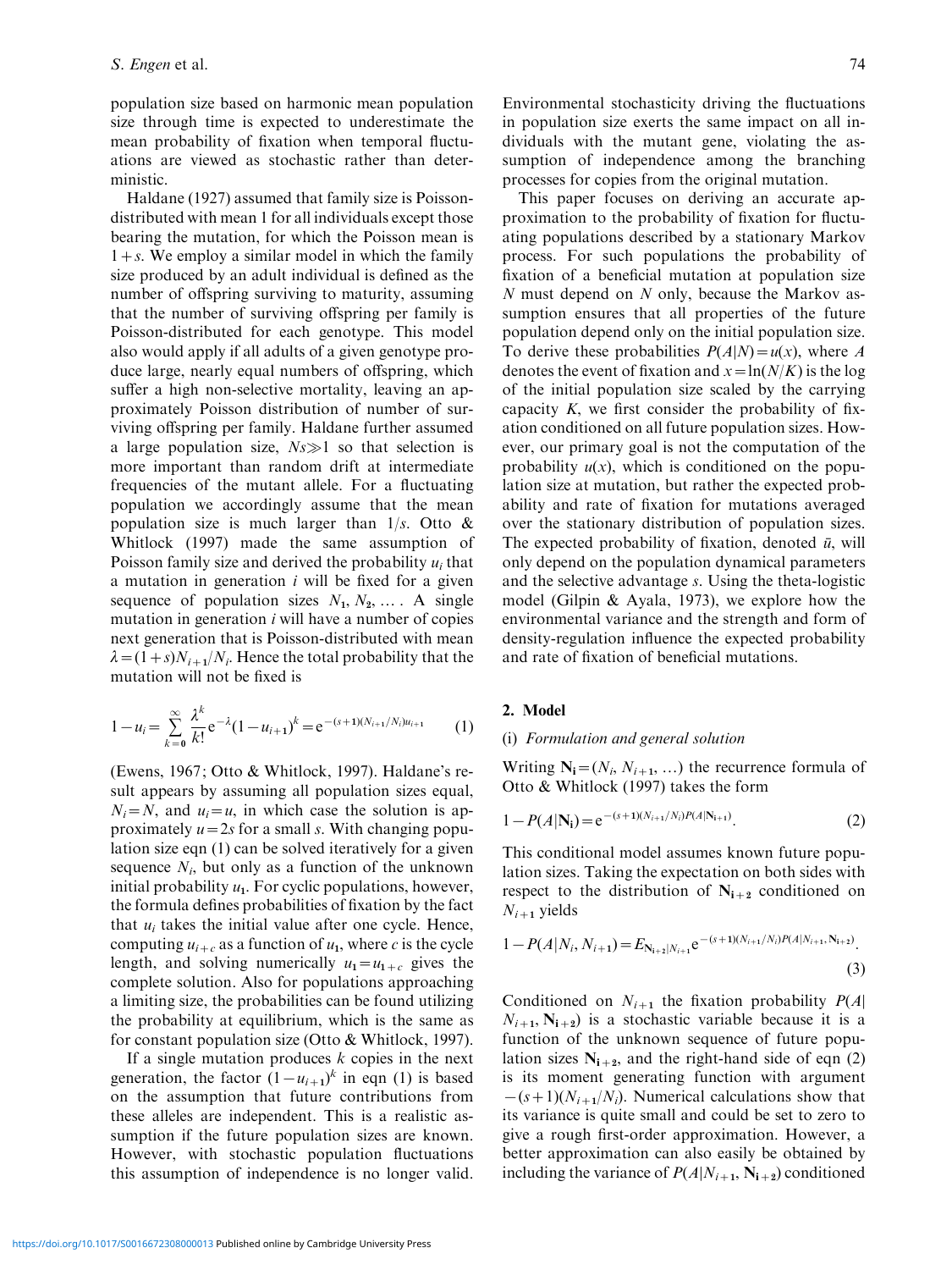on  $N_{i+1}$ . This second-order approximation for eqn (2) would be the exact solution if  $P(A|N_{i+1}, N_{i+2})$  was normally distributed and is generally an accurate approximation if the variance of this variable is small. Although  $P(A|N_{i+1}, N_{i+2})$  depends on the unknown future expressed by  $N_{i+2}$  it is likely to have a small variance (later exemplified by numerical solution in Fig. 2). Writing  $t = -(s+1)(N_{i+1}/N_i)$  and introducing the scaled log population size  $x_i=ln(N_i/K)$ , we then have

$$
1 - P(A|N_i, N_{i+1}) = e^{tu(x_{i+1}) + t^2 \sigma^2(x_{i+1})/2}, \tag{4}
$$

where  $u(x_{i+1}) = EP(A|N_{i+1}, N_{i+2}) = P(A|N_{i+1})$  and  $\sigma^2(x_{i+1}) = \text{var}[P(A|N_{i+1}, N_{i+2})]$ . The expectation as well as the variance here refer to the distribution of  $N_{i+2}$  conditioned on  $N_{i+1}$ .

One way of formulating the stationary time series  $N_i$  is to specify the distribution of the scaled population size in the next generation  $y = ln(N_{i+1}/K)$  given the value  $x = \ln(N_i/K)$  the current generation, say  $f(y|x)$ . Then, multiplying eqn (4) by  $f(y|x)$  and integrating over y yields

$$
1 - u(x) = \int e^{-(s+1)e^{y-x}u(y) + (s+1)^2 e^{2(y-x)} \sigma^2(y)/2} f(y|x) dy.
$$
 (5)

This equation for the unknown function  $u(x)$  can be used to find the first-order approximation, setting  $\sigma^2(x)$  to zero and adopting the fixed point method. We then substitute the kth approximation for  $u(x)$ , say  $u_k(x)$ , on the right side giving  $1-u_{k+1}(x)$  on the left, starting with Haldane's (1927) result for a constant population  $u_0(x) = 2s$  and computing subsequently  $\mu_1(x)$ ,  $\mu_2(x)$ , … approaching the solution of eqn (5). To find the more accurate second-order approximation we introduce the second moment of  $1 - P(A|N_{i+1}, N_{i+2}), \nu(x) = \sigma^2(x) + [1 - u(x)]^2$ . The same argument as the one used in the derivation of eqn (5), starting by squaring both sides of eqn (1), then yields

$$
\nu(x) = \int e^{-2(s+1)e^{\nu - x}u(y) + 2(s+1)^2 e^{2(\nu - x)}\sigma^2(y)} f(y|x) dy.
$$
 (6)

Equations (5) and (6) can now be solved jointly for  $u(x)$  as well as  $\sigma^2(x)$  by calculating both integrals based on the kth approximation for  $u(x)$  and  $\sigma^2(x)$ , giving on the left-hand side the  $(k+1)$ th approximation for  $u(x)$  and  $v(x)$ , and hence also for  $\sigma^2(x)$ . The iterations can be initiated by choosing  $u_0(x)=2s$  and  $\sigma_0^2(x) = 0.$ 

## (ii) The theta-logistic model

A population dynamical model must now be specified to derive  $f(y|x)$ . A flexible model describing a wide range of types of density regulation, magnitude of stochasticity and expected return times to equilibrium is the theta-logistic model (Gilpin & Ayala, 1973; Diserud & Engen, 2000; Lande et al., 2003). Writing  $\Delta N$  for the annual change in population size, the deterministic form of the model is

$$
\Delta N = r_0 N \left[ 1 - \left(\frac{N}{K}\right)^{\theta} \right] = r_1 N \left[ 1 - \frac{N^{\theta} - 1}{K^{\theta} - 1} \right],
$$

where  $r_0$  is the growth rate at  $N=0$ . However, the model is more flexible if we consider the lowest possible population size to be 1 writing the formula as the expression on the right-hand side, where  $r_1 = r_0(1 - K^{-\theta})$ (Diserud & Engen, 2000) is the growth rate at  $N=1$ . Choosing  $r_1$  as a free parameter and varying  $\theta$  then defines a number of well-known population models. For  $\theta$  = 1 we recover the classical logistic model, while the limit obtained as  $\theta$  approaches zero is a linear expression in lnN, often called the Gompertz model. As  $\theta$  approaches infinity we arrive at a model with a ceiling at  $K$  and no density-regulation below this value. Finally, for  $\theta = -1$  the model is linear in the population size N. Alternatively, the model may be formulated on the log scale as

$$
\Delta \ln N = r_1 \left[ 1 - \frac{N^{\theta} - 1}{K^{\theta} - 1} \right].
$$

For small or moderate fluctuations in the population size, these models are approximately equivalent because  $\Delta$ ln $N \approx \Delta N/N$ . The stochastic formulation on the log scale takes the form

$$
\Delta \ln N = r_1(t) - \bar{r}_1 \frac{N^{\theta} - 1}{K^{\theta} - 1},
$$

where  $r_1(t)$  is the growth rate at time t fluctuating between years with mean  $\bar{r}_1$  (May, 1973, 1974; Turelli, 1977; Engen et al., 1998; Lande et al., 2003). For large populations the demographic stochastic component of  $r_1(t)$ , due to within year variation in vital rates between individuals, can be ignored by the law of large numbers and the only stochastic components are those generated by fluctuations in the environment producing approximately a constant environmental variance  $\sigma_e^2$  in  $r_1(t)$  between years. For this model  $\bar{r}_1$  is the mean growth rate on the log scale at small population sizes  $(N=1)$  called the stochastic growth rate (Lande *et al.*, 2003). Again writing  $x$  and  $y$  for the value of  $ln(N/K)$  in two sequential generations, we have  $\text{var}(y|x) \approx \sigma_{\text{e}}^2$ , and

$$
E(y|x) = x + \gamma (1 - e^{\theta x})/\theta
$$
\n<sup>(7)</sup>

for  $\theta \neq 0$  and  $(1-\gamma)x$  for  $\theta=0$ . The parameter  $\gamma$  is the strength of density regulation defined as  $\bar{r}_1\theta$ /  $(1 - K^{-\theta}) = \bar{r}_0 \theta$  for  $\theta \neq 0$  and  $\bar{r}_1/\ln K$  for  $\theta = 0$ . The expected return time to equilibrium defined by May (1974) for this model is  $T=1/\gamma$ .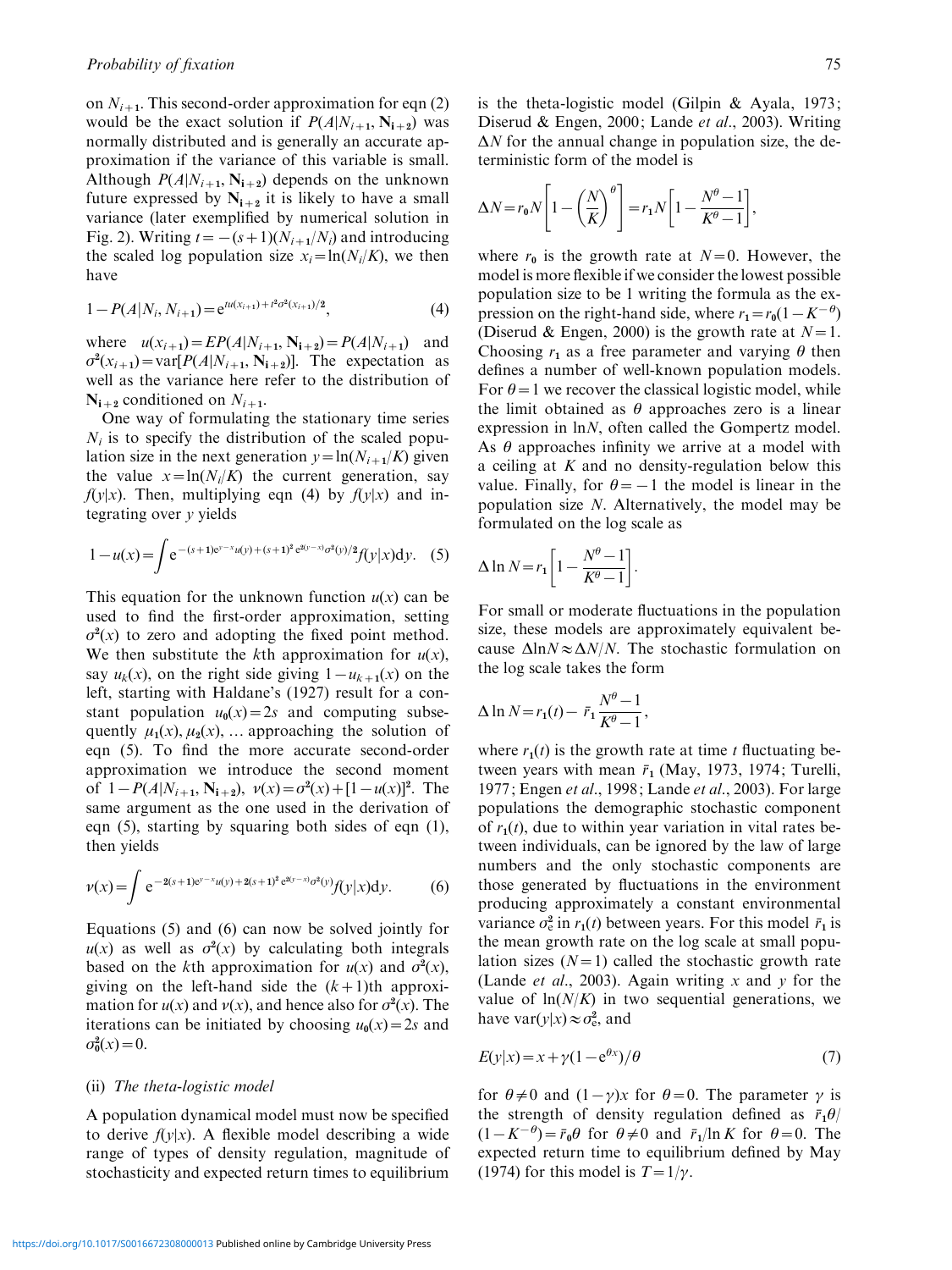

Fig. 1. Stationary distributions of the scaled log population size  $g(x)$  (solid line) and the scaled log population size at mutation  $h(x|M)$  (dashed line) for two values of the environmental variance  $\sigma_e^2$  in the theta-logistic model. The other parameters are  $\theta = 1$  and  $\gamma = 0.2$ .

Finally, the change in log population size between generations can often be approximated by a normal distribution. These assumptions then specify  $f(y|x)$  as the normal distribution with the mean given by eqn (7) and constant variance  $\sigma_{\rm e}^2$ , which we apply in the recurrence relations for the fixed point iterations defined by eqns  $(5)$  and  $(6)$ .

## (iii) Mean fixation rate

The rate of production of new mutations is proportional to the population size. Writing  $g(x)$  for the stationary distribution of the scaled log population size, the distribution of population size given that a mutation occurs  $(M)$  must be proportional to  $e^x$ , that is,

$$
h(x|M) = e^{x}g(x)/\int e^{z}g(z)dz.
$$
 (8)

Hence, for a random beneficial mutation with selective advantage s the probability of fixation is  $\bar{u}$  =  $\int u(x)h(x|M)dx$ .

Although the stationary distribution is known for the theta-logistic model based on the diffusion approximation (Diserud & Engen, 2000), more accurate values for the fixation probability for our model with discrete generations can be found numerically by using the fixed point method also for  $g(x)$ , calculating the  $(k+1)$ th approximation as  $g_{k+1}(x) = f(x|y)$  $g_k(y)dy$ , which converges quickly. Figure 1 shows examples of  $g(x)$  as well as  $h(x|M)$ .



Fig. 2. The approximation to the unconditional probability of fixation (solid lines)  $u(x)$  for a mutation at population size N, where  $x = \ln(N/K)$ . Dashed lines show  $u(x)$  plus or minus one standard deviation  $\sigma(x)$ . The environmental variance is  $\sigma_e^2 = 0.1$  in the upper panel and 0.01 in the lower. Other parameters are  $s = 0.02$ ,  $\theta = 1$  and  $\gamma = 0.2$ . Dotted horizontal lines show the exact probability of fixation  $(0.03896 \approx 0.04 = 2s)$  for a constant population size.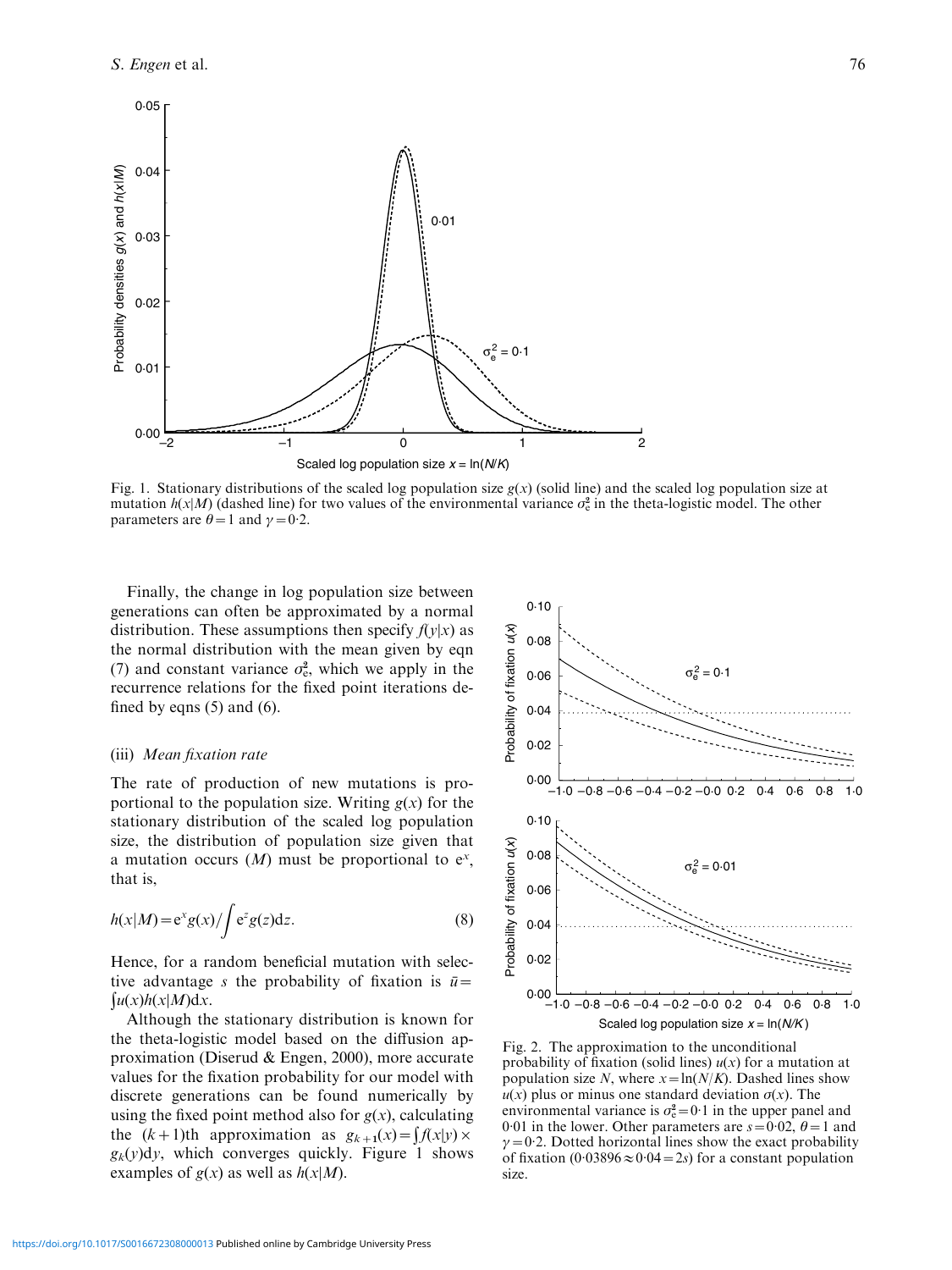

Fig. 3. Simulation of the theta-logistic process scaled by the carrying capacity (solid line) with parameters  $\sigma_e^2 = 0.01$ ,  $\gamma=0.2$ , and  $\theta=1$  (logistic model). Unconditional probabilities of fixation scaled by 2s, that is,  $u(x)/(2s)$ , evaluated for the population size each generation (dashed line). The selection coefficient for the new beneficial mutation is  $s = 0.02$ .

For the Gompertz model with  $\theta=0$ , the population process is a simple first-order autoregressive time series and the stationary distribution  $f(x)$  is normal with zero mean and variance  $v = \sigma_e^2/(2\gamma - \gamma^2)$ . The population size then has a lognormal stationary dispopulation size then has a lognormal stationary dis-<br>tribution with coefficient of variation  $CV = \sqrt{e^v - 1}$ . When  $\theta \neq 0$  the mean population size in the next generation may be linearized at  $x=0$  to give the approximation  $E(y|x) \approx (1-\gamma)x$ . Accordingly, the above normal distribution can also be used as an approximation for the stationary distribution in non-linear models defined by  $\theta \neq 0$ .

#### (iv) Fixation rate at a given population size

Since  $u(x)$  is the probability of fixation for a single mutation at scaled population size  $x$ , the rate of fixation for mutations at population size N is  $R(x) = 2\mu N u(x)$ . Here  $2\mu$  is the genomic mutation rate for beneficial mutations, and we assume that the product of the per locus mutation rate and the population size is small enough to render unlikely any interference among beneficial mutations that could occur if multiple mutations simultaneously segregate at a single locus or among tightly linked loci. For a constant population size K, the fixation rate is approximately  $R_0 = 4sK\mu$ . Accordingly, for population size  $N = K e^x$ , we define the scaled fixation rate  $R(x)/R_0=u(x)N/(2sK)$ , which measures the reduction in fixation rate due to stochastic fluctuations in population size, relative to the fixation rate for a constant population of size  $N=K$ .

## 3. Results

The proposed fixed point method for the joint solution of  $u(x)$  and  $\sigma^2(x)$ , based on eqns (5) and (6) with initial conditions  $u_0(x) = 2s$  and  $\sigma_0^2(x) = 0$ , converges for relevant values of the parameters  $\gamma$ ,  $\theta$  and  $\sigma_{\rm e}^2$ . Examples of the function  $u(x)$  plus or minus one standard deviation  $\sigma(x)$  are shown in Fig. 2. The results agree with Otto & Whitlock's (1997) findings in the sense that the probability of fixation is larger for populations that are expected to grow  $(x < 0)$  than for those expected to decrease  $(x>0)$ . For mutations at equilibrium the probability of fixation is usually a little smaller than the probability 2s of fixation at constant population size.

In Fig. 3, we show a simulation of  $N/K$  for a stochastic logistic model together with the probabilities of fixation scaled by 2s,  $u(x)/(2s)$ . This graph is qualitatively similar to Otto & Whitlock's (1997) Fig. 4, showing the fluctuations of the cyclic snowshoe hare population over a period of 20 generations (Krebs et al., 1995) together with probabilities of fixation fluctuating in an opposite way, assuming deterministic cyclic fluctuations. We see from Fig. 3 that the unconditional probability, that is, the probability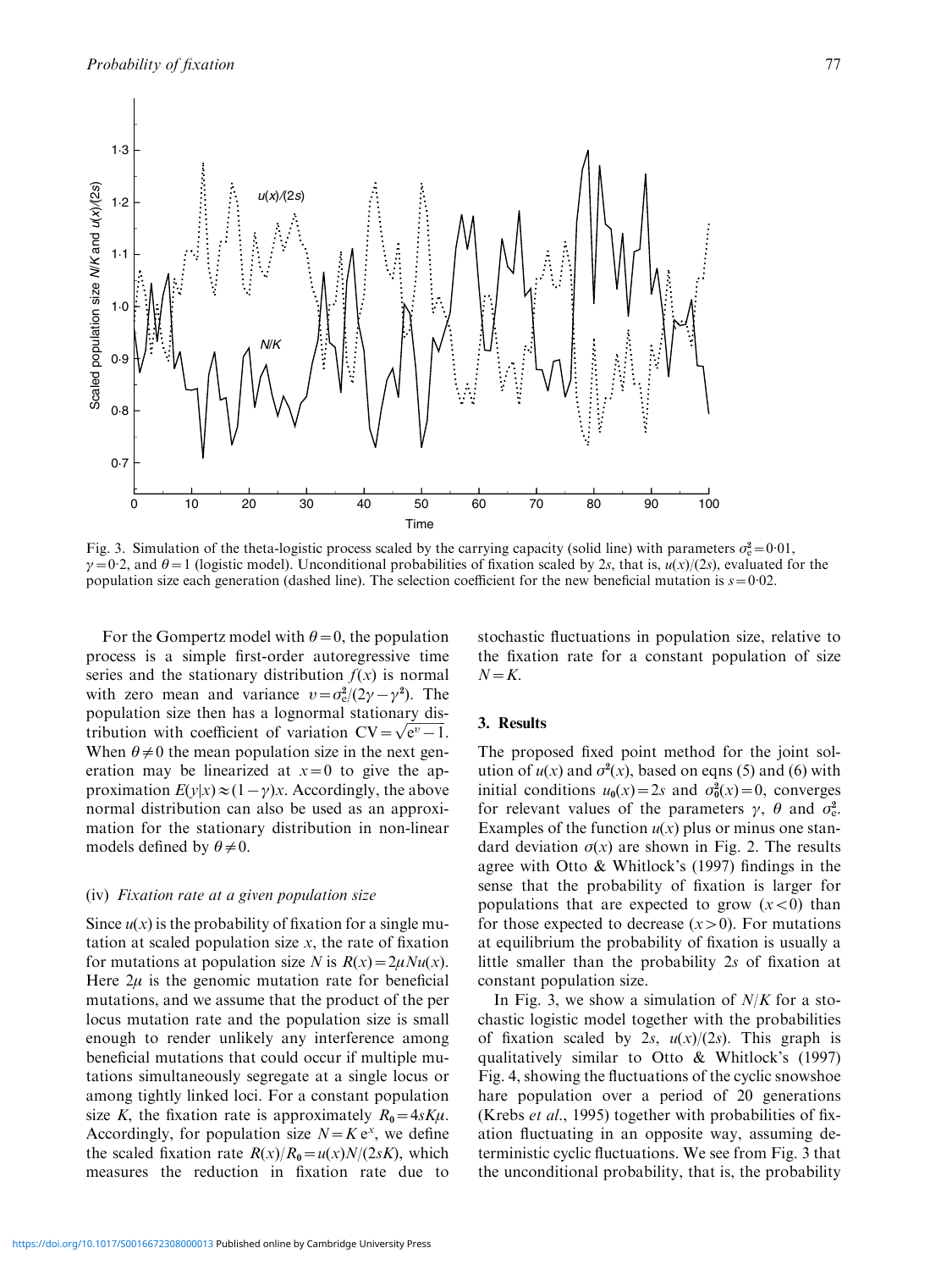

Fig. 4. The probability of fixation  $u(x)$  (upper panel) and the scaled probability of fixation  $u(x)N/(2Ks)$  (lower panel) as functions of the scaled log population size  $x = \ln(N/K)$ for different values of mean return time to equilibrium  $T=1/\gamma$ . Other parameters are  $\sigma_e^2=0.01$ ,  $\theta=1$  and  $s=0.02$ .

of fixation only conditioned on the population size at mutation and averaged over the future stochastic population fluctuations, also fluctuates opposite to the scaled population size.

Figures 2, 4 (upper panel) and 5 (upper panel) show how the environmental variance (Fig. 2), the return time to equilibrium (Fig. 4) and the form of densityregulation defined by  $\theta$  (Fig. 5) affect  $u(x)$ . The overall message from these examples is that changing  $T=1/\gamma$ and  $\theta$  has surprisingly small effects except at very small population sizes. Linearizing the theta-logistic model at equilibrium gives the first-order autoregressive model with stationary variance of  $ln(N/K)$  equal to  $\sigma_{\rm e}^2/(2\gamma - \gamma^2)$ . Hence, in Fig. 4 the stationary distribution of  $x = ln(N/K)$  has standard deviations of approximately 0.1 for  $T=1$  and 0.22 for  $T=10$ , which implies that the probability of fixation is almost unaffected by  $T$  for this magnitude of variation in  $x$ . The same argument holds for the effect of changing  $\theta$ .

Figures 4–6 show examples of reduction in fixation rate measured by  $R(x)/R_0 = u(x)N/(2sK)$  as functions of the scaled log population size for different values of the environmental variance  $\sigma_e^2$  (Fig. 6), the return time to equilibrium  $T=1/\gamma$  (Fig. 4, lower panel) and the



Fig. 5. The probability of fixation  $u(x)$  (upper panel) and the scaled probability of fixation  $u(x)N/(2Ks)$  as functions of the scaled log population size  $x = \ln(N/K)$  for different values of  $\theta$ . Other parameters are  $\sigma_e^2 = 0.01$ ,  $\gamma = 0.2$  and  $s = 0.02$ .



Fig. 6. The scaled fixation rate  $u(x)N/(2sK)$  as a function of the scaled log population size  $x$  for different values of the environmental variance  $\sigma_e^2$ . Other parameters are  $T=5$  $(\gamma = 0.2), \theta = 1$  and  $s = 0.02$ .

shape of the density-regulation  $\theta$  (Fig. 5, lower panel), respectively. Increasing  $\sigma_e^2$  causes a substantial reduction in the scaled fixation rate for all population sizes, whereas the effects of T and  $\theta$  are quite small, especially for scaled population sizes  $x = \ln(N/K)$  in the range  $(-0.5, 0.5)$ , corresponding to a population size N in the range  $(0.61K, 1.65K)$ .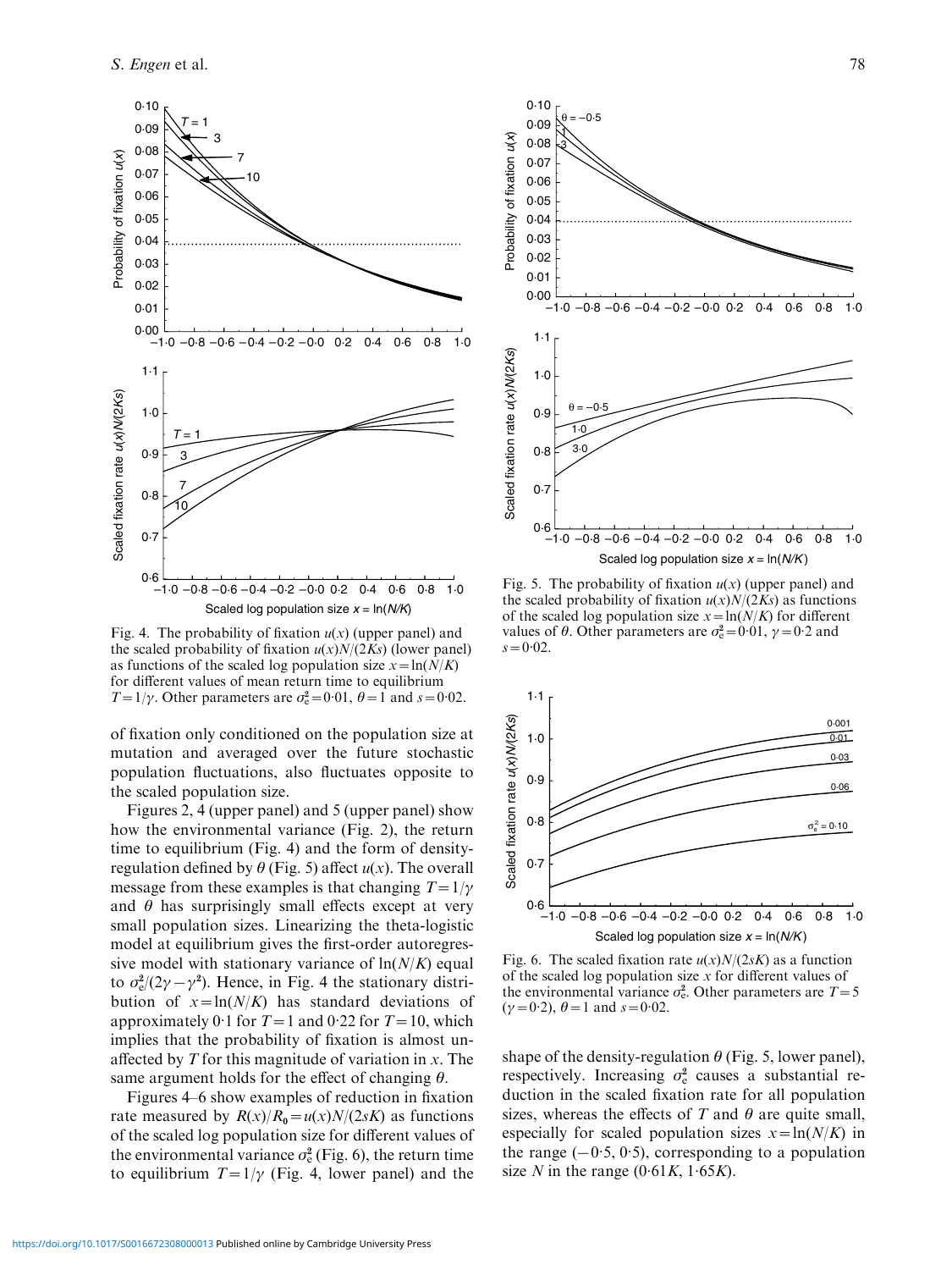

Fig. 7. The mean fixation probability  $\bar{u}$  for a random mutation as a function of one of the parameters  $\sigma_e^2$  (solid line),  $\theta$  (dashed line), and  $\gamma$  (dotted line), keeping the others constant. The baseline parameters are  $\sigma_e^2 = 0.01$ ,  $\theta = 1$  and  $\gamma = 0.2$ . Ranges of parameters shown in the graph are [0.001,0.1] for  $\sigma_e^2$ , [-0.5,1.0] for  $\theta$  and [0.1,1.0] for  $\gamma$ . The CV in population size ranges from 0 to approximately 0.8 in the graph, the thick solid horizontal line being the probability of fixation  $0.03896 \approx 2s = 0.04$  for a constant population size.

In Fig. 7, we show how the mean probability of fixation for a random beneficial mutation  $\bar{u}$  (averaged over the stationary first-moment distribution  $h(x|M)$ ) depends on  $\sigma_{\rm e}^2$ ,  $\gamma$  and  $\theta$  for realistic ranges of these parameters. This confirms that the only substantial influence arises from the environmental variance, an increase of which reduces the probability of fixation. Interestingly, we see indirectly that the stationary variance of the population fluctuations, which is approximately  $v = \sigma_e^2/(2\gamma - \gamma^2)$  for the scaled log population size, is not by itself important. Figure 7 shows practically no influence of  $\gamma$  even if a change in  $\gamma$  leads to a large change in  $v$ . On the other hand, an increase in the environmental variance substantially decreases the mean fixation probability. The practical conclusion from these findings is that short-term fluctuations in population size between generations produced by  $\sigma_e^2$  are much more important than the long-term stationary fluctuations in population size itself (Figs 6 and 7).

As a further illustration we consider the Gompertz model  $(\theta=0)$  with an exactly lognormal stationary distribution. In Fig. 8 this distribution is kept constant while varying the strength of density regulation  $\gamma$  and the environmental variance  $\sigma_{\rm e}^2$  so that  $v = \sigma_{\rm e}^2$  $\gamma$  and the environmental variance  $\sigma_{\rm c}$  so that  $v = \sigma_{\rm c}$ <br>(2 $\gamma - \gamma^2$ ) of log population size and the CV =  $\sqrt{\rm e^v - 1}$ of the population size  $N$  are kept constant. Figure 8 shows  $\bar{u}$  plotted against return time to equilibrium  $T=1/\gamma$  (lower panel) as well as against  $\sigma_e^2$  (upper panel) for realistic parameter ranges. There is a decrease in  $\bar{u}$  up to about 25% relative to the maximum value for the chosen parameter intervals although the stationary distribution remains unchanged. Figure 8 (upper panel) also shows the approximation for  $\bar{u}$ based on using the harmonic mean  $N_e$ , that is, the exact value of the probability of fixation for a constant population size multiplied by  $2N_e/\overline{N}$ , where  $\overline{N}$  is the mean population time through time. It appears that this approximation underestimates  $\bar{u}$  for large values of CV.

#### 4. Discussion

Ewens (1967) considered a model where the population size cycles deterministically and showed that such fluctuations decreased the probability of fixation for a beneficial mutant. This result was later confirmed by Otto & Whitlock (1997), who concluded that fixation is more likely if the mutation occurs during increase than during decrease in population size. This was supported by a logistic diffusion model of Lambert (2006) with only demographic stochasticity. He found that fixation probabilities were larger than Haldane's (1927) result 2s for constant populations if mutations occurred below the carrying capacity and were smaller above. This result was confirmed by Parsons & Quince (2007) using a logistic type of birth and death process for the total population size. On the other hand, in a population with immediate return to equilibrium, Campbell (2003) found that fixation probabilities could be larger than for constant population size. Cyclic fluctuations were also dealt with by Pollak (2000), who found, in accordance with Otto & Whitlock (1997), that the probability of fixation was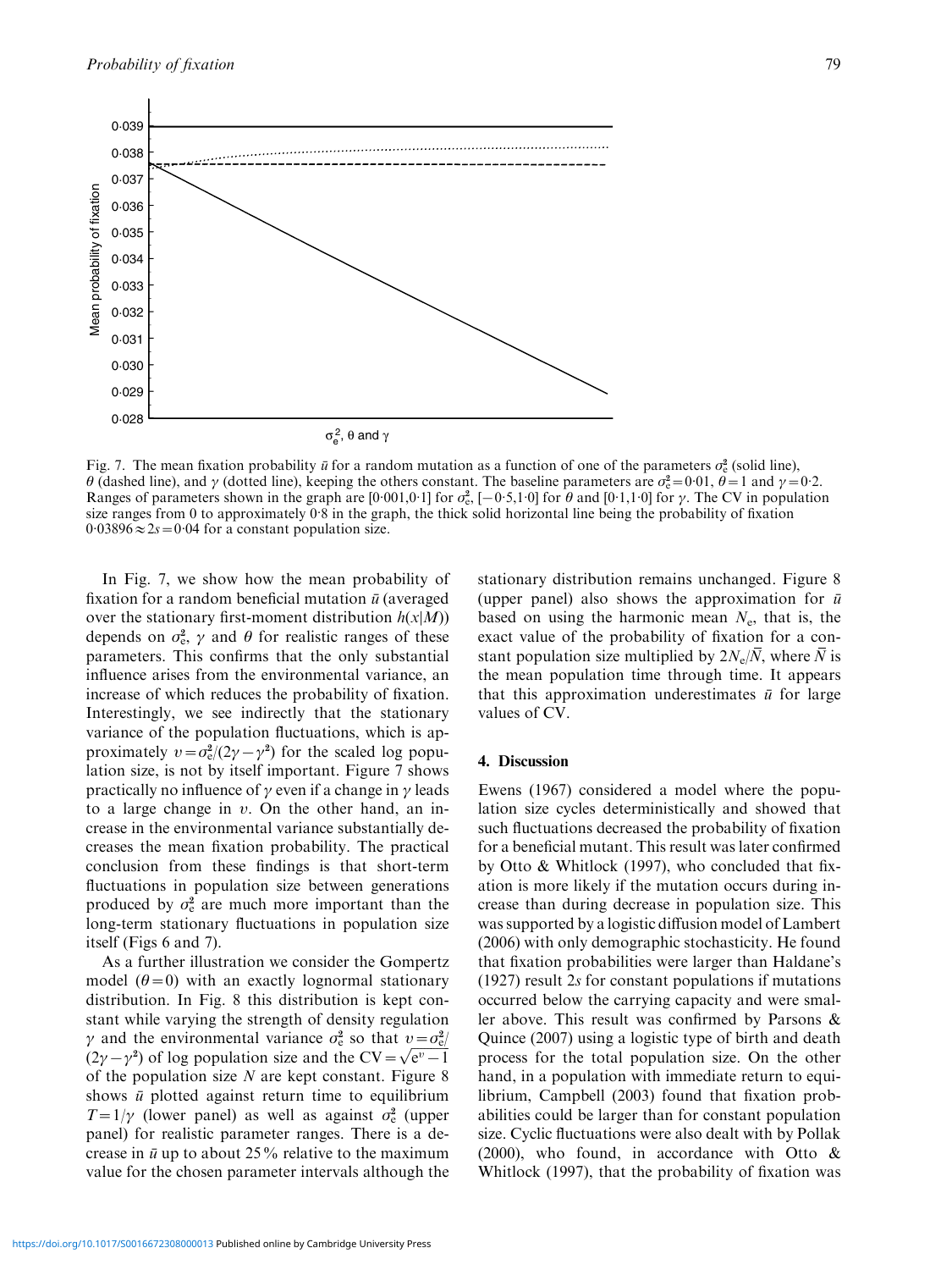

Fig. 8. The upper panel shows the mean fixation probability  $\bar{u}$  plotted against the environmental variance  $\sigma_e^2$  for the Gompertz model with  $\theta = 0$  (solid lines). For each CV in population size T (and  $\gamma = 1/T$ ) changes with  $\sigma_e^2$  so that  $v = \sigma_e^2$  $(2\gamma - \gamma^2)$  is kept constant, that is, the stationary distribution is the same along each line. Only values of  $\sigma_e^2$  corresponding to  $1 < T < 1000$  are used. Dotted lines show the corresponding values obtained by using the harmonic mean, that is, the exact value for a constant population, which is 0.03896 multiplied by  $N_e/\overline{N}$ , where  $N_e$  is the mean of  $1/N$  and  $\overline{N}$  is the mean of N in the stationary distribution. The lower panel shows the same mean fixation probability  $\bar{u}$  plotted against  $T=1/\gamma$ .

approximately proportional to the inverse of population size  $1/N$  at mutation, provided that s multiplied by the cycle length was small.

Many populations undergo fluctuations over long periods of time which often can be realistically described by a stationary stochastic process. Here, we have used the theta-logistic population model, assuming population sizes are large enough for demographic stochasticity to be ignored. This model is flexible, covering a wide range of possible types of population fluctuations, including large fluctuations of large populations generated by a fluctuating environment. The models of Lambert (2006) and Parsons

and Quince (2007), on the other hand, have only demographic stochasticity defined through the independent birth and death of individuals and will therefore have a CV in total population size that approaches zero as the carrying capacity increases. Fluctuating environments that affect all individuals in the population in the same way generate stochastic dependence between individuals that leads to a more complicated dynamics than under demographic stochasticity alone.

The accurate approximation to the probability of fixation derived here is the 'unconditional' probability, conditioned only on the population size at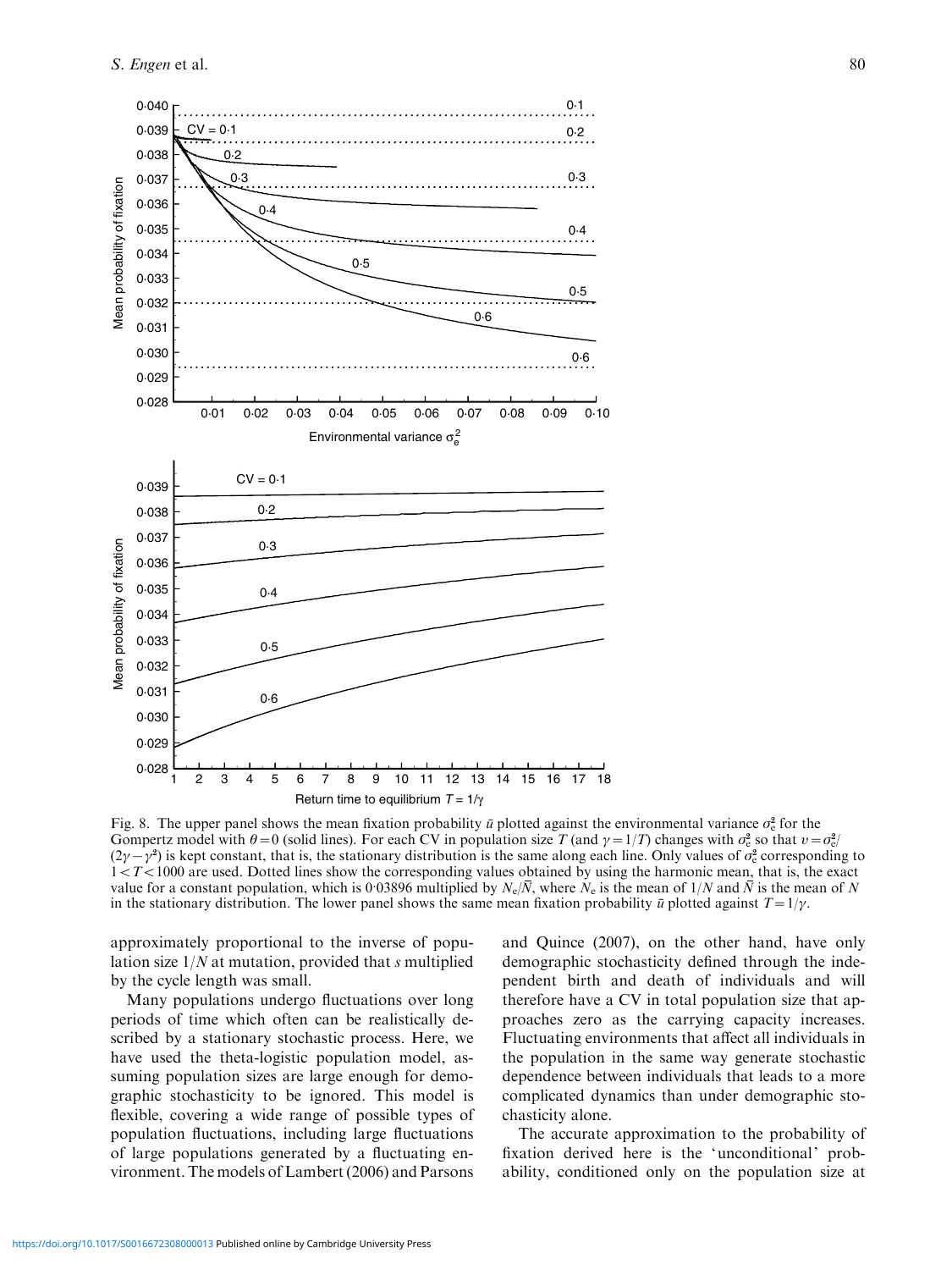mutation. This is rather different from the probability used by Ewens (1967) and Otto & Whitlock (1997), which is conditioned on all future population sizes. Nevertheless, the results are rather similar. We find a large reduction in fixation probability at population sizes above average at the time of mutation  $(x>0)$ , as these are expected to decrease towards the mean size. Considering the stochastic variation in population size for different models, exemplified by a simulation in Fig. 3, we also see that the variation in population size is large enough for the fixation probabilities to change considerably through time. The shape of these curves for unconditional probabilities is approximately proportional to  $1/N$ , implying a nearly exponential function of x. This is typically the form of the curves shown in Fig. 2 and Figs 4–5 (upper panels) although the shape changes with the population dynamical parameters, especially the environmental variance  $\sigma_e^2$ . Deviation from proportionality to  $1/N$ is seen most clearly from Figs 6 and 8 showing the scaled fixation rates, as these should be constant functions of x if  $u(x)$  is proportional to  $1/N$  so that  $u(x)$ *N* is constant.

If all individuals are equally prone to mutate, it is realistic to assume that mutations are more likely to arise in large populations, or more precisely, the probability of a single mutation is proportional to population size. Hence, the population size at mutation does not have the stationary distribution of the population process, but rather the so-called firstmoment distribution multiplied by N and then scaled. For the scaled log population size  $x$ , the distribution, correspondingly, has to be multiplied by  $e^x$ . Integrating the fixation probabilities  $u(x)$  over this distribution leads to the mean fixation probability for a random mutation  $\bar{u}$  with advantage s. In this model the mean fixation probability  $\bar{u}$  is rather insensitive to substantial changes in the form of the densityregulation and the return time to equilibrium (Fig. 7). The most important parameter is the environmental variance  $\sigma_e^2$  (Fig. 7) rather than the variance of the stationary distribution of population size itself. This occurs because the number of descendants of a beneficial mutation during the first few generations after it originates is crucial for its fate, as pointed out by Crow & Kimura (1970) and Phillips (1997). Shortterm variation in population size is therefore of great importance, and is mainly determined by the environmental variance.

These conclusions are further illustrated in Fig. 7. The environmental variance is of the order of  $0.01$ for most populations, corresponding to a standard for most populations, corresponding to a standard<br>deviation of  $\sqrt{0.01}$  = 0.1 for fluctuations in the population growth rate between generations (Lande et al., 2003). With this environmental variance we see that large changes in CV caused by differences in  $\gamma$  produce quite small changes in  $\bar{u}$ , while changes in CV

produced by differences in  $\sigma_e^2$  create much larger changes in  $\bar{u}$ .

It is commonly argued that long-term genetic drift and fixation probabilities are determined by the effective population size  $N_e$  approximated by the harmonic mean population size  $N$  through time (Wright 1931, 1969; Waples, 2006). Crow & Kimura (1970) claimed that the mean probability of fixation is approximately  $2s(N_e/\overline{N})$ . As increasing the amplitude of population fluctuations tends to produce a smaller harmonic mean, the mean fixation probability of a beneficial mutation should then decrease with increasing population fluctuations. We see from Fig. 8 that this is correct, but  $\bar{u}$  may still be sensitive to changes in environmental variance  $\sigma_{\rm e}^2$  when  $N_{\rm e}/\bar{N}$  is kept constant. This occurs because the fixation of a new mutant depends heavily on its fate during the first several generations after its origination. Thus mean fixation probabilities may depend rather strongly on  $\sigma_{\rm e}^2$  even if the stationary distribution of population size and the harmonic mean are kept constant.

This study was generously supported by grants from the Research Council of Norway (STORFORSK), the Royal Society of London and cord funding to the Centre for Conservation Biology from the Norwegian University of Science and Technology.

#### **References**

- Campbell, R. B. (2003). A logistic branching process for population genetics. Journal of Theoretical Biology 225, 195–293.
- Cherry, J. L. & Wakelay, J. (2003). A diffusion approximation for selection and drift in a subdivided population. Genetics 163, 421–428.
- Crow, J. F. & Kimura, M. (1970). An Introduction to Population Genetics Theory. Minneapolis, MN: Burgess Publishing Company/Alpha Editions.
- Diserud, O. H. & Engen, S. (2000). A general and dynamic species abundance model, embracing the lognormal and the gamma models. The American Naturalist 155, 497–511.
- Engen, S., Bakke, Ø. & Islam, A. (1998). Demographic and environmental stochasticity – concepts and definitions. Biometrics 54, 39–45.
- Ewens, W. J. (1967). The probability of survival of a new mutant in a fluctuating environment. Heredity 22, 438–443.
- Gilpin, M. E. & Ayala, F. J. (1973). Global models for growth and competition. Proceedings of the National Academy of Sciences, USA 70, 3590–3593.
- Haldane, J. B. S. (1927). A mathematical theory of natural and artificial selection. V. Selection and mutation. Proceedings of the Cambridge Philosophical Society 23, 838–844.
- Krebs, C., Boutin, S., Boonstra, R., Sinclair, A.-R. E. & Smith, J. N. M. (1995). Impact of food and predation on the snowshoe hare cycle. Science 269, 1112–1115.
- Lambert, A. (2006). Probability of fixation under weak selection: a branching process unifying approach. Theoretical Population Biology 69, 419–441.